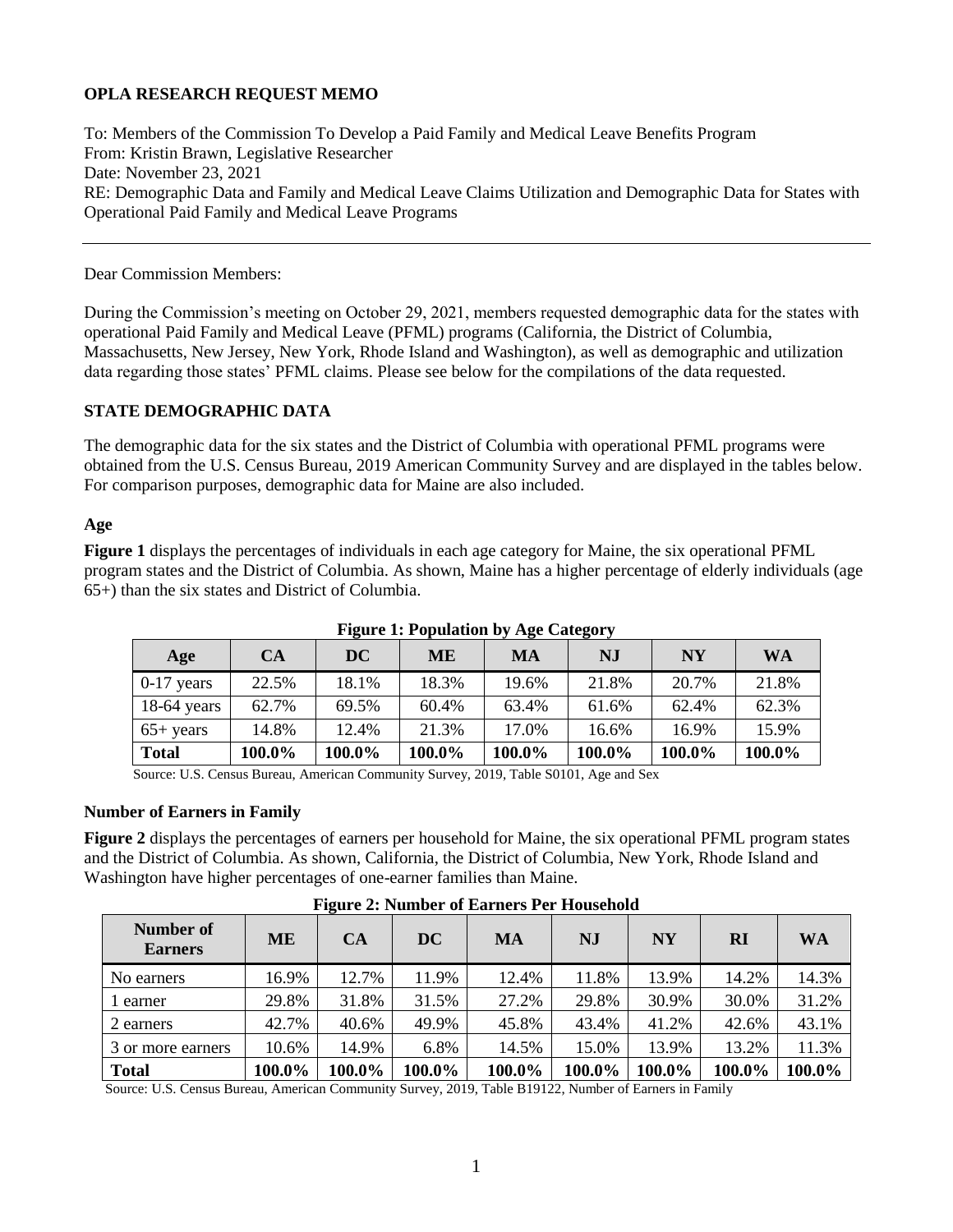## **Median Income**

**Figure 3** displays the total median family income and the median family income per number of earners in the household for Maine, the six operational PFML program states and the District of Columbia. As shown, all six states and the District of Columbia have total median family incomes and one-earner and two-earner median family incomes that are higher than Maine's total median family income.

| <b>State</b>               | MЕ        | CA        | $\overline{\mathbf{D}\mathbf{C}}$ | MA        | NJ        | NY        | RI        | <b>WA</b> |
|----------------------------|-----------|-----------|-----------------------------------|-----------|-----------|-----------|-----------|-----------|
| No earners                 | \$43,156  | \$45,417  | \$26,273                          | \$45,337  | \$51,720  | \$38,828  | \$45,467  | \$54,338  |
| earner                     | \$54,679  | \$62,171  | \$70,070                          | \$70,834  | \$71,064  | \$59,956  | \$63,724  | \$70,194  |
| 2 earners                  | \$94.710  | \$114,555 | \$183,611                         | \$133,420 | \$131,145 | \$114,750 | \$109,961 | \$116,620 |
| 3 or more earners          | \$120,589 | \$129,636 | \$146,200                         | \$157,639 | \$154,942 | \$143,609 | \$142,094 | \$137.132 |
| <b>Total median income</b> | \$76,316  | \$91,377  | \$130,291                         | \$108,348 | \$105,705 | \$89,745  | \$89,373  | \$94,709  |

### **Figure 3: Median Family Income**

Source: U.S. Census Bureau, American Community Survey, 2019, Table B19121, Median Family Income in the Past 12 Months (In 2019 Inflation-Adjusted Dollars) by Number of Earners in Family

### **Average Weekly Wage**

**Figure 4** shows the average weekly wage for Maine, the six operational PFML program states and the District of Columbia. As shown, all six states and the District of Columbia have a higher average weekly wage than Maine.

| <b>Figure 4: Average Weekly Wage</b>                            |         |         |         |         |         |         |         |                 |  |
|-----------------------------------------------------------------|---------|---------|---------|---------|---------|---------|---------|-----------------|--|
| <b>WA</b><br>$\bold{N}\bold{Y}$<br><b>ME</b><br><b>RI</b><br>MA |         |         |         |         |         |         |         |                 |  |
| Average weekly wage                                             | \$1,005 | \$1,579 | \$2,096 | \$1,591 | \$1,387 | \$1,540 | \$1,168 | $$1,54^{\circ}$ |  |

Source: U.S. Bureau of Labor Statistics, Economic News Release, Table 3. Covered Establishments, Employment and Wages by State, Second Quarter 2021

## **Poverty**

**Figure 5** displays the percentage of families living in poverty in Maine, the six operational PFML program states and the District of Columbia. As shown, California, the District of Columbia, New York and Rhode Island have a higher percentage than Maine of families living below the federal poverty level (FPL), and only California has a higher percentage than Maine of low-income families (families living below 200% of the FPL).

|                      | <b>ME</b> | CA     | $\bf DC$ | MA     | NJ     | NY     | RI           | <b>WA</b> |
|----------------------|-----------|--------|----------|--------|--------|--------|--------------|-----------|
| Under 100% of FPL    | 6.5%      | 8.2%   | 8.8%     | 6.0%   | 6.2%   | 9.3%   | 6.6%         | 6.2%      |
| 100% to 199% of FPL  | 13.5%     | 14.3%  | 9.4%     | 9.4%   | 10.5%  | 12.6%  | $.1\%$<br>11 | 11.0%     |
| 200% of FPL and over | 80.0%     | 77.5%  | 81.7%    | 84.6%  | 83.3%  | 78.1%  | 82.3%        | 82.8%     |
| <b>Total</b>         | 100.0%    | 100.0% | 100.0%   | 100.0% | 100.0% | 100.0% | 100.0%       | 100.0%    |

#### **Figure 5: Ratio of Income to Poverty Level of Families**

Source: U.S. Census Bureau, American Community Survey, 2019, Table C17026, Ratio of Income to Poverty Level of Families in the Past 12 Months

### **Industry**

**Figure 6** displays the percentages of the employed population working in certain industries for Maine, the six operational PFML program states and the District of Columbia. The highest employing industry categories (10% or above) for each state are indicated in boldface type. As shown, in Maine, the largest percentages of individuals are employed in manufacturing, retail trade and health care and social assistance. In California, Massachusetts, Rhode Island and Washington, manufacturing employs one of the largest percentages of workers, and Rhode Island also employs a large percentage of workers in the retail trade. In addition, all of the six PFML states employ one of the largest percentage of workers in the health care and social assistance industries.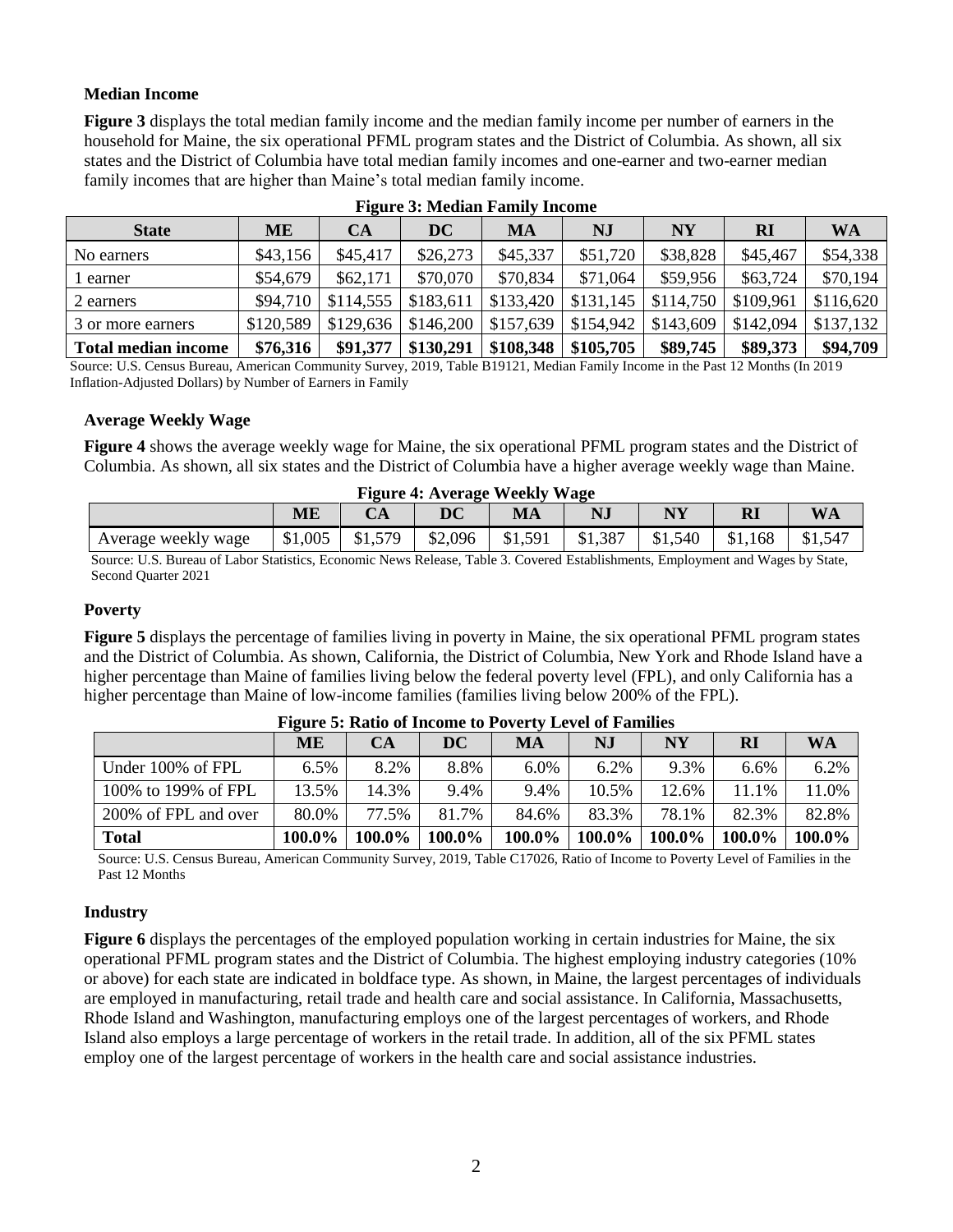|                                            | ME     | CA     | <b>DC</b> | <b>MA</b> | <b>NJ</b> | <b>NY</b> | <b>RI</b> | <b>WA</b> |
|--------------------------------------------|--------|--------|-----------|-----------|-----------|-----------|-----------|-----------|
| Agriculture, forestry, fishing and hunting | 2.4%   | 1.8%   | 0.2%      | 0.3%      | 0.3%      | 0.5%      | 0.3%      | 2.3%      |
| Mining, quarrying and oil/gas extraction   | 0.1%   | 0.1%   | 0.0%      | 0.1%      | 0.0%      | 0.1%      | 0.1%      | 0.1%      |
| Construction                               | 8.2%   | 7.4%   | 2.8%      | 6.6%      | 6.7%      | 6.5%      | 6.1%      | 7.8%      |
| Manufacturing                              | 10.8%  | 10.7%  | 1.3%      | 10.9%     | 9.7%      | 6.9%      | 13.7%     | 11.7%     |
| Wholesale trade                            | 2.5%   | 3.2%   | 0.4%      | 2.5%      | 3.7%      | 2.7%      | 3.1%      | 3.3%      |
| Retail trade                               | 10.9%  | 8.9%   | 3.1%      | 8.1%      | 8.6%      | 7.8%      | 9.8%      | 10.4%     |
| Transportation and warehousing             | 3.6%   | 5.3%   | 2.4%      | 3.6%      | 6.3%      | 5.4%      | 3.7%      | 4.7%      |
| <b>Utilities</b>                           | 0.8%   | 0.9%   | 0.1%      | 1.0%      | 0.9%      | 0.8%      | 0.6%      | 1.1%      |
| Information                                | 1.8%   | 3.0%   | 4.2%      | 2.6%      | 2.6%      | 3.1%      | 1.7%      | 2.5%      |
| Finance and insurance                      | 5.8%   | 4.4%   | 4.5%      | 6.8%      | 8.1%      | 6.9%      | 6.3%      | 3.5%      |
| Real estate and rental and leasing         | 1.3%   | 2.3%   | 2.1%      | 1.7%      | 1.9%      | 2.4%      | 1.5%      | 2.2%      |
| Professional, scientific and technical     | 7.1%   | 10.3%  | 23.4%     | 12.4%     | 10.4%     | 9.3%      | 7.4%      | 10.9%     |
| services                                   |        |        |           |           |           |           |           |           |
| Management of companies and                | 0.0%   | 0.2%   | 0.1%      | 0.2%      | 0.2%      | 0.2%      | 0.3%      | 0.2%      |
| enterprises                                |        |        |           |           |           |           |           |           |
| Administrative and support and waste       | 2.6%   | 4.8%   | 2.9%      | 3.5%      | 4.0%      | 3.5%      | 3.5%      | 3.8%      |
| management services                        |        |        |           |           |           |           |           |           |
| <b>Educational services</b>                | 9.8%   | 6.9%   | 8.0%      | 10.7%     | 8.5%      | 10.1%     | 10.1%     | 6.9%      |
| Health care and social assistance          | 17.7%  | 12.5%  | 9.7%      | 14.7%     | 13.6%     | 17.1%     | 16.4%     | 12.4%     |
| Arts, entertainment and recreation         | 1.2%   | 2.1%   | 2.3%      | 1.4%      | 1.5%      | 2.0%      | 1.7%      | 1.7%      |
| Accommodation and food service             | 4.0%   | 5.5%   | 4.7%      | 4.5%      | 4.2%      | 5.1%      | 4.7%      | 4.4%      |
| Other services, except public              | 3.3%   | 4.3%   | 9.2%      | 3.6%      | 3.7%      | 4.0%      | 3.7%      | 3.9%      |
| administration                             |        |        |           |           |           |           |           |           |
| Public administration                      | 5.9%   | 5.4%   | 18.5%     | 4.7%      | 5.1%      | 5.7%      | 5.4%      | 6.2%      |
| Total                                      | 100.0% | 100.0% | 100.0%    | 100.0%    | 100.0%    | 100.0%    | 100.0%    | 100.0%    |

# **Figure 6: Industry for the Full-Time, Year-Round Civilian Employed Population 16 Years and Over**

Source: U.S. Census Bureau, American Community Survey, 2019, Table S2404, Industry by Sex for the Full-time, Year-Round Civilian Employed Population 16 Years and Over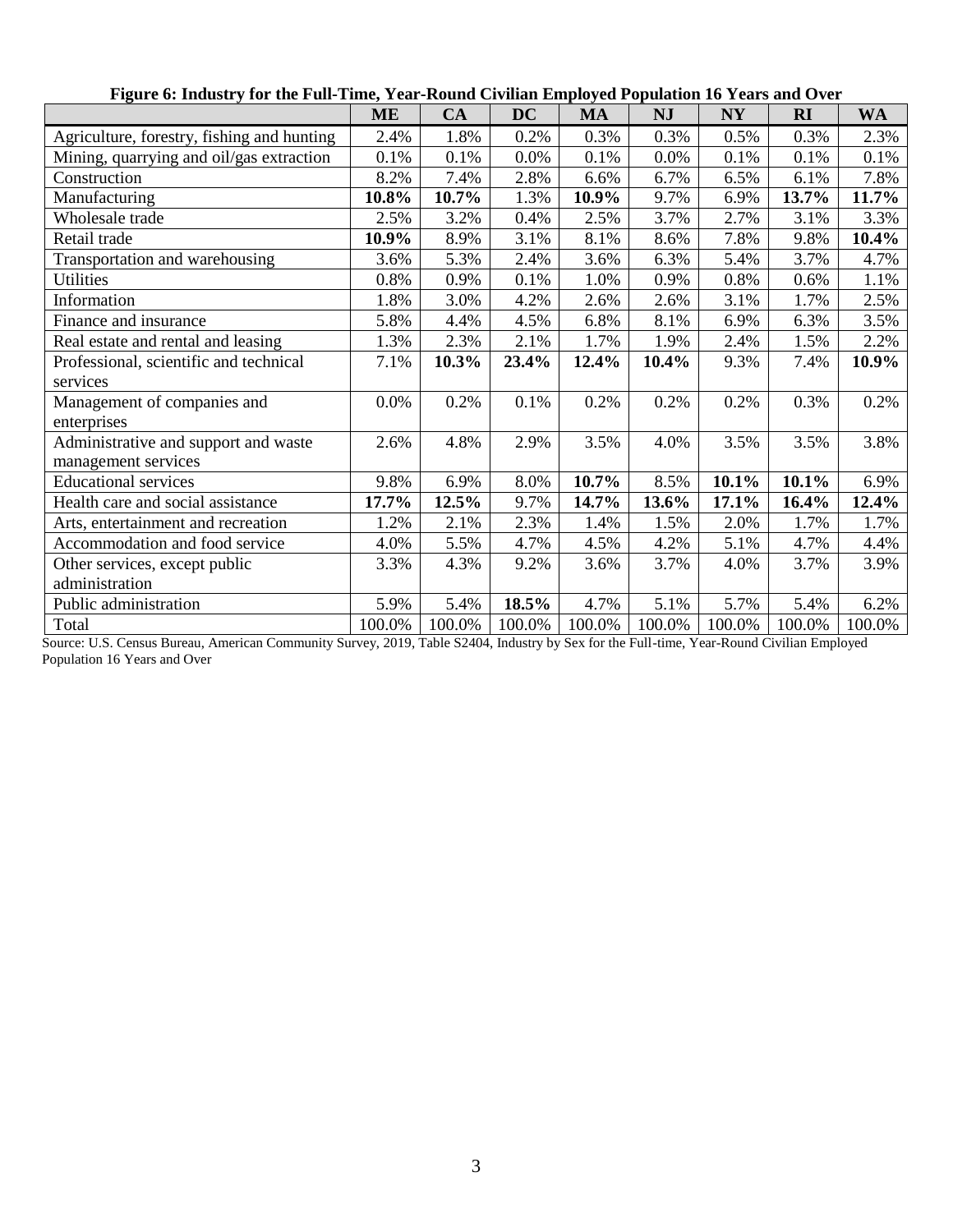## **DEMOGRAPHIC AND UTILIZATION DATA FOR STATE PFML PROGRAMS**

The demographic and utilization data for PFML programs in California, the District of Columbia, Massachusetts, New Jersey, New York, Rhode Island and Washington, as presented below, were obtained from claims data provided by state PFML agencies and from reports and other publications. Where applicable, hyperlinks to the reports have been included.

### **California**

**Figure 7** displays historical data for the number of Paid Family Leave (PFL) claims filed since 2009, which was obtained from a [publication](https://edd.ca.gov/about_edd/pdf/qspfl_Claims_Filed.pdf) on the California Employment Development Department's [Quick Statistics website.](https://edd.ca.gov/about_edd/Quick_Statistics.htm#DIStatistics) As shown, the number of PFL claims filed has gradually increased over time, with fluctuations within each year.

### **Figure 7: California Paid Family Leave Claims Filed for 2009-2021**



**Figure 8** displays the statistics for California's PFL program for state fiscal year (SFY) 2020-21 (June 1, 2019 to June 30, 2020), as [reported](https://edd.ca.gov/about_edd/pdf/qspfl_PFL_Program_Statistics.pdf) on the Employment Development Department's [Quick Statistics website.](https://edd.ca.gov/about_edd/Quick_Statistics.htm#DIStatistics) Data include the total amount of benefits paid for the period, average weekly benefit amount, average number of weeks per claim and total claims filed and paid. As shown, the state paid out nearly \$1.4 million in PFL benefits during SFY 20-21, with an average weekly amount of \$774.

| Them corresponding the throughout provided by the way at |                 |
|----------------------------------------------------------|-----------------|
| Total benefits paid                                      | \$1,358,556,068 |
| Average weekly benefit amount                            | \$774           |
| Average weeks per claim                                  | 6.67            |
| Total claims filed                                       | 287,169         |
| Total claims paid                                        | 266,607         |

|  | Figure 8: California PFL Program Statistics SFY 2020-21 |  |  |  |
|--|---------------------------------------------------------|--|--|--|
|  |                                                         |  |  |  |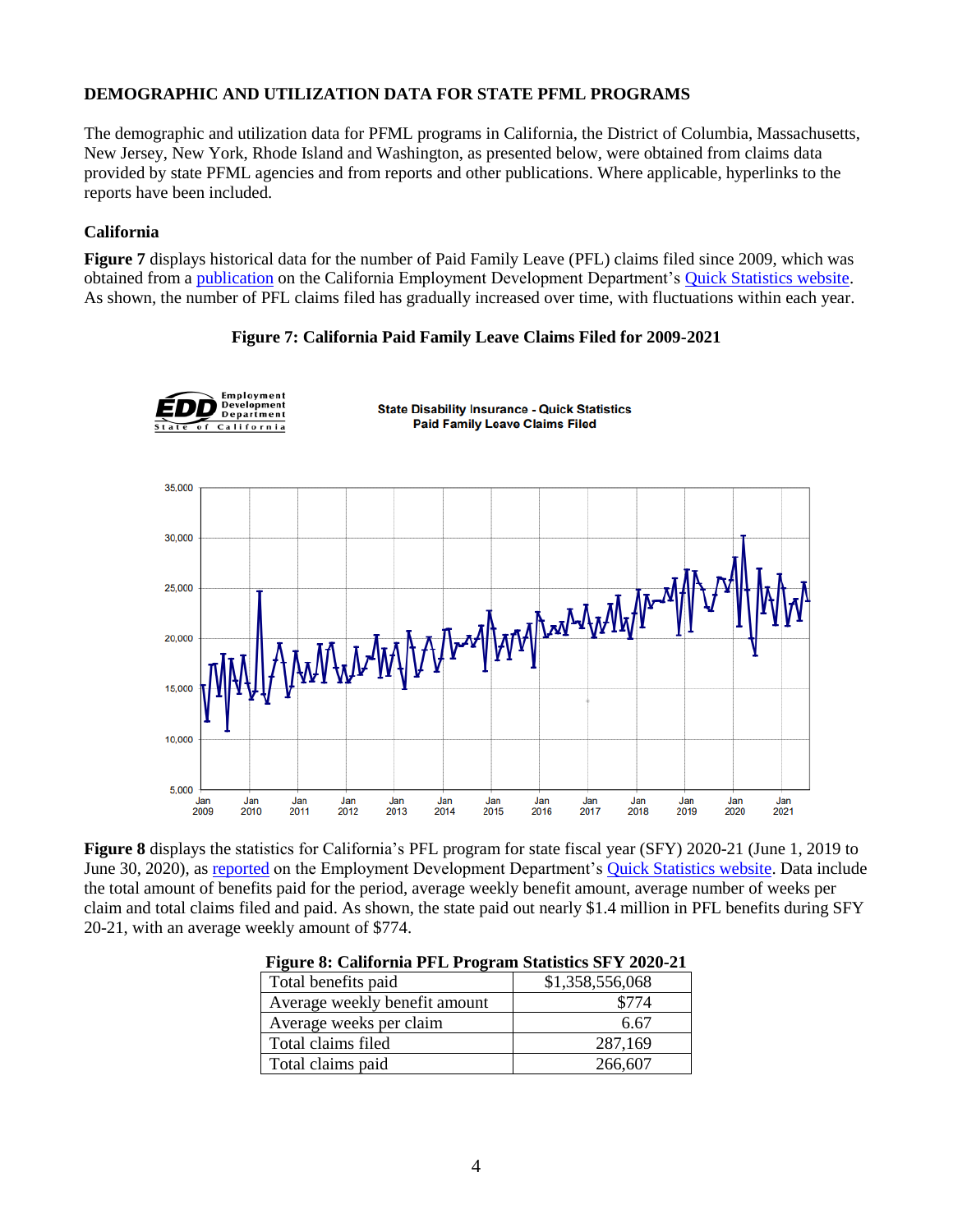**Figure 9** displays data pertaining to the number and percentage of PFL claims filed during SFY 20-21 for bonding with a child and care for a family member and a breakdown of the claims by gender and each type of claim, as [reported](https://edd.ca.gov/about_edd/pdf/qspfl_PFL_Program_Statistics.pdf) on the Employment Development Department's [Quick Statistics website.](https://edd.ca.gov/about_edd/Quick_Statistics.htm#DIStatistics) As shown, more than 85% of PFL claims for the time period were for bonding with a child, with more than half of those claims filed by women. More than 98% of the bonding claims were for bonding with a biological child. Similarly, more than half of family care claims were submitted by women. Most (approximately 92%) of the family care claims were for the purpose of caring for a spouse, child or parent.

| киппо окипонсо от 1 20 21<br><b>Total bonding claims filed</b> | 245,753 |
|----------------------------------------------------------------|---------|
| Bonding claims as % of total claims                            | 85.6%   |
| Females bonding                                                | 56.6%   |
| Males bonding                                                  | 43.3%   |
| Unknown claimants                                              | 0.1%    |
| Bonding with biological child                                  | 98.9%   |
| Bonding with adoptive/foster child                             | 0.7%    |
| Other bonding                                                  | 0.4%    |
| <b>Total care claims filed</b>                                 | 41,383  |
| Care claims as % of total claims                               | 14.4%   |
| Females providing care                                         | 66.8%   |
| Males providing care                                           | 33.1%   |
| Unknown claimants                                              | 0.1%    |
| Caring for spouse                                              | 32.4%   |
| Caring for child                                               | 23.4%   |
| Caring for parent                                              | 36.5%   |
| Caring for registered domestic partner                         | 1.1%    |
| Caring for all others                                          | 6.6%    |

#### **Figure 9: California PFL Bonding and Care Claims Statistics SFY 20-21**

**Figure 10** shows data provided by the Employment Development Department's Program Data and Systems Section regarding bonding and care claims filed for calendar year (CY) 2020 broken out by income level. Unlike the bonding and claims data presented previously, this data set shows a larger percentage of men filing bonding claims. This discrepancy may be due to the exclusion of pregnancy claims from these data. However, the percentage of women submitting care claims is similar to the claims data presented previously.

| <b>Income Bracket</b>       |             | <b>Bonding (Excludes)</b><br><b>Pregnancy</b> ) |              | <b>Care of Family Member</b> |        |              |  |
|-----------------------------|-------------|-------------------------------------------------|--------------|------------------------------|--------|--------------|--|
|                             | <b>Male</b> | <b>Female</b>                                   | <b>Total</b> | <b>Male</b>                  | Female | <b>Total</b> |  |
| Less than $$20,000$         | 9.4%        | 40.4%                                           | 13.5%        | 9.4%                         | 11.6%  | 10.8%        |  |
| \$20,000 to \$39,999        | 20.4%       | 23.2%                                           | 20.7%        | 18.8%                        | 29.2%  | 25.7%        |  |
| \$40,000 to \$59,999        | 22.6%       | 13.2%                                           | 21.3%        | 24.2%                        | 22.8%  | 23.3%        |  |
| \$60,000 to \$79,999        | 16.1%       | 7.9%                                            | 15.0%        | 17.2%                        | 13.2%  | 14.6%        |  |
| \$80,000 to \$99,999        | 10.0%       | 4.6%                                            | 9.3%         | 11.7%                        | 6.8%   | 8.5%         |  |
| \$100,000 and above         | 21.5%       | 10.6%                                           | 20.1%        | 18.8%                        | 16.4%  | 17.2%        |  |
| Claims as % of total claims | 86.9%       | 13.1%                                           |              | 33.9%                        | 66.1%  |              |  |

|  | Figure 10: California PFL Bonding and Care Claims by Income Level CY 2020 |
|--|---------------------------------------------------------------------------|
|  |                                                                           |

As shown, for CY 2020, women earning less than \$20,000 comprise the largest percentage of women filing bonding claims (40.4%). However, overall, the largest percentages of individuals filing bonding claims are in the \$20,000 to \$39,999, \$40,000 to \$59,999 and \$100,000 and above income brackets. The largest percentages of individuals filing family care claims are in the \$20,000 to \$39,999 and \$40,000 to \$59,999 income brackets.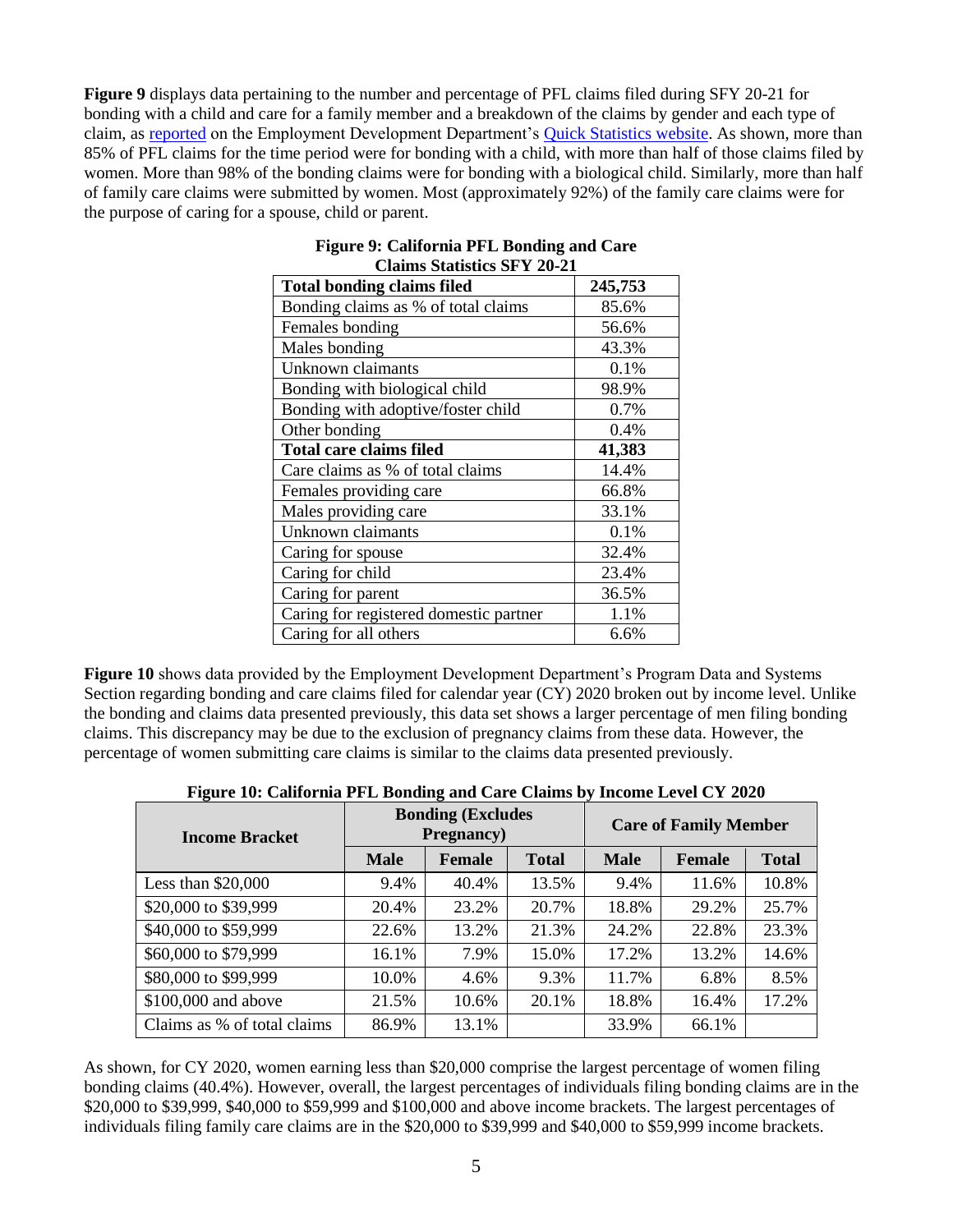## **District of Columbia**

A [January 2021 report](https://d3n8a8pro7vhmx.cloudfront.net/silverman/pages/1520/attachments/original/1611202998/DOES_PFL_Pre-Roundtable_Written_Responses_Final.pdf) from the District's Department of Employment Services to the District of Columbia Council's Committee on Labor and Workforce Development states that in the six-month period between the Paid Family Leave (PFL) program's launch of benefits administration on July 1, 2020, through December 31,2020, the program received more than 5,700 claims, with 349 claims for family caregiving leave, 4,207 claims for parental leave (to bond with a child) and 1,154 claims for medical leave (for the claimant's own serious health condition), representing 73.7%, 6.1% and 20.2% of PFL claims, respectively. A more recen[t October 2021 report](https://does.dc.gov/sites/default/files/dc/sites/does/publication/attachments/DOES%20-%20Paid%20Family%20Leave%20FY21%20Q4%20Report_.pdf) on the program states that since July 1, 2020, as of August 2, 2021, the PFL program has received a total of 12,179 claims, with 848 claims for family leave, 8,430 claims for parental leave and 2,901 claims for medical leave, representing 7.0%, 69.2% and 23.8% of PFL claims, respectively.

**Figure 11** displays a demographic breakdown of the District's PFL claims data as presented in the January 2021 report.

|                                                | <b>Total</b><br><b>Claims</b> | <b>Total</b><br><b>Claims</b><br>$\frac{0}{0}$ | 101 July 1, 2020 through December 91, 2020<br><b>Medical</b><br>Leave | <b>Medical</b><br>Leave<br>$\frac{0}{0}$ | Parental<br>Leave | <b>Parental</b><br>Leave<br>$\frac{0}{0}$ | Family<br>Leave | Family<br>Leave<br>$\frac{0}{0}$ |  |  |
|------------------------------------------------|-------------------------------|------------------------------------------------|-----------------------------------------------------------------------|------------------------------------------|-------------------|-------------------------------------------|-----------------|----------------------------------|--|--|
| <b>Gender</b>                                  |                               |                                                |                                                                       |                                          |                   |                                           |                 |                                  |  |  |
| Male                                           | 1,634                         | 28.6%                                          | 306                                                                   | 26.5%                                    | 1,243             | 29.5%                                     | 85              | 24.4%                            |  |  |
| Female                                         | 4,068                         | 71.2%                                          | 844                                                                   | 73.1%                                    | 2,961             | 70.4%                                     | 263             | 75.4%                            |  |  |
| Other                                          | 8                             | 0.1%                                           | $\overline{4}$                                                        | 0.3%                                     | $\overline{3}$    | 0.1%                                      | $\mathbf{1}$    | 0.3%                             |  |  |
| <b>Total</b>                                   | 5,710                         | 100.0%                                         | 1,154                                                                 | 100.0%                                   | 4,207             | 100.0%                                    | 349             | 100.0%                           |  |  |
|                                                |                               |                                                | <b>Ethnicity</b>                                                      |                                          |                   |                                           |                 |                                  |  |  |
| Hispanic                                       | 546                           | 9.6%                                           | 108                                                                   | 9.4%                                     | 400               | 9.5%                                      | 38              | 10.9%                            |  |  |
| Non-Hispanic                                   | 4,908                         | 86.0%                                          | 984                                                                   | 85.3%                                    | 3,635             | 86.4%                                     | 289             | 82.8%                            |  |  |
| N/A                                            | 256                           | 4.5%                                           | 62                                                                    | 5.4%                                     | 172               | 4.1%                                      | 22              | 6.3%                             |  |  |
| <b>Total</b>                                   | 5,710                         | 100.0%                                         | 1,154                                                                 | 100.0%                                   | 4,207             | 100.0%                                    | 349             | 100.0%                           |  |  |
| Race                                           |                               |                                                |                                                                       |                                          |                   |                                           |                 |                                  |  |  |
| African<br>American/Black                      | 2,075                         | 36.3%                                          | 642                                                                   | 55.6%                                    | 1,264             | 30.0%                                     | 169             | 48.4%                            |  |  |
| Asian                                          | 461                           | 8.1%                                           | 55                                                                    | 4.8%                                     | 374               | 8.9%                                      | 32              | 9.2%                             |  |  |
| White                                          | 2,432                         | 42.6%                                          | 295                                                                   | 25.6%                                    | 2,046             | 48.6%                                     | 91              | 26.1%                            |  |  |
| Other/claimant<br>chose two or more<br>options | 194                           | 3.4%                                           | 45                                                                    | 3.9%                                     | 132               | 3.1%                                      | 17              | 4.9%                             |  |  |
| Do not wish to<br>answer                       | 536                           | 9.4%                                           | 115                                                                   | 10.0%                                    | 381               | 9.1%                                      | 40              | 11.5%                            |  |  |
| N/A                                            | 12                            | 0.2%                                           | $\overline{2}$                                                        | 0.2%                                     | 10                | 0.2%                                      |                 | 0.0%                             |  |  |
| <b>Total</b>                                   | 5,710                         | 100.0%                                         | 1,154                                                                 | 100.0%                                   | 4,207             | 100.0%                                    | 349             | 100.0%                           |  |  |
|                                                |                               |                                                | <b>Income Range</b>                                                   |                                          |                   |                                           |                 |                                  |  |  |
| $<$ \$10,000                                   | 270                           | 4.7%                                           | 64                                                                    | 6.7%                                     | 180               | 6.3%                                      | 26              | 9.6%                             |  |  |
| $$10,000 - $50,000$                            | 1,489                         | 26.1%                                          | 402                                                                   | 42.0%                                    | 969               | 34.0%                                     | 118             | 43.4%                            |  |  |
| $$50,000 - $100,000$                           | 2,320                         | 40.6%                                          | 491                                                                   | 51.3%                                    | 1,701             | 59.7%                                     | 128             | 47.1%                            |  |  |
| $$100,000+$                                    | 1,631                         | 28.6%                                          | 197                                                                   | 20.6%                                    | 1,357             | 47.6%                                     | 77              | 28.3%                            |  |  |
| <b>TOTAL</b>                                   | 5,710                         | 100.0%                                         | 957                                                                   | 100.0%                                   | 2,850             | 100.0%                                    | 272             | 100.0%                           |  |  |

**Figure 11: Demographic Breakdown of District of Columbia PFL Program Claims Data for July 1, 2020 through December 31, 2020**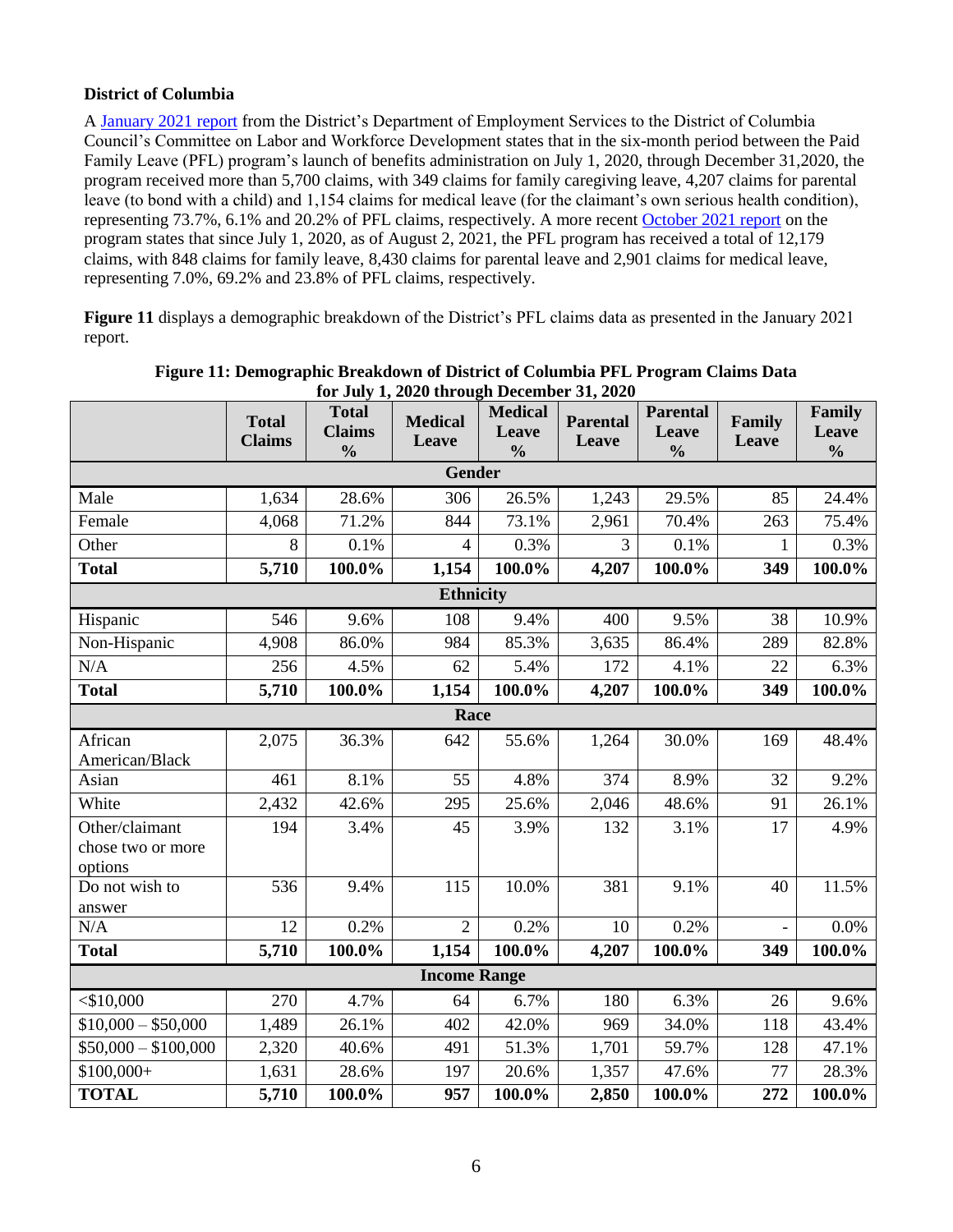|                  | <b>Total</b><br><b>Claims</b> | <b>Total</b><br><b>Claims</b><br>$\frac{0}{0}$ | <b>Medical</b><br><b>Leave</b> | <b>Medical</b><br>Leave<br>$\frac{0}{0}$ | <b>Parental</b><br>Leave | <b>Parental</b><br><b>Leave</b><br>$\frac{0}{0}$ | Family<br>Leave | Family<br>Leave<br>$\frac{0}{0}$ |
|------------------|-------------------------------|------------------------------------------------|--------------------------------|------------------------------------------|--------------------------|--------------------------------------------------|-----------------|----------------------------------|
| <b>Age Range</b> |                               |                                                |                                |                                          |                          |                                                  |                 |                                  |
| 18-24            | 184                           | 3.2%                                           | 44                             | 3.8%                                     | 135                      | 3.2%                                             | 5               | 1.4%                             |
| 25-45            | 4,879                         | 85.4%                                          | 636                            | 55.1%                                    | 4,018                    | 95.5%                                            | 225             | 64.5%                            |
| $46 - 55$        | 386                           | 6.8%                                           | 249                            | 21.6%                                    | 51                       | 1.2%                                             | 86              | 24.6%                            |
| 56-64            | 205                           | 3.6%                                           | 172                            | 14.9%                                    | 3                        | 0.1%                                             | 30              | 8.6%                             |
| $65+$            | 56                            | 1.0%                                           | 53                             | 4.6%                                     | $\overline{\phantom{a}}$ | 0.0%                                             | 3               | 0.9%                             |
| <b>Total</b>     | 5,710                         | 100.0%                                         | 1,154                          | 100.0%                                   | 4,207                    | 100.0%                                           | 349             | 100.0%                           |

### **Figure 11: Demographic Breakdown of District of Columbia PFL Program Claims Data for July 1, 2020 through December 31, 2020 (cont'd)**

As shown, more than 70% of total PFL claimants are female, with that percentage also reflected in the breakdown of claims by type (medical, parental and family leave). Most claimants are non-Hispanic, and a majority of claimants are either African-American or White. More than half of claimants for medical leave and close to half of claimants for family leave are African-American. Approximately 40% of individuals filing PFL claims are earning between \$50,000 and \$100,000, and approximately 85% of claimants are between 25 and 45 years of age.

## **Massachusetts**

According to the Massachusetts Department of Paid Family and Medical Leave (DMFL) [FY 2021 Annual Report,](https://www.mass.gov/doc/fy2021-dfml-annual-report/download) during the first six months of the Paid Family and Medical Leave (PFML) program, DMFL approved 43,440 applications for leave. Of those applications:

- Medical leave accounted for 58.1% of applications (25,252 applications).
- Family leave to bond with a child following birth, adoption or foster care placement accounted for 41.8% of applications (18,165 applications).
- There were no applications for leave to care for a family member in FY 2021, as that leave type was not available until July 1, 2021.
- Military exigency leave accounted for 0.03% of applications (18 applications).
- Leave to care for a service member accounted for 0.01% of applications (6 applications).
- Applicants for paid leave came from various industries; the top three sectors who received paid leave benefits were office employees and administrative support, management and healthcare practitioners.

**Figure 12** shows the demographic data presented in the report regarding age and gender of applicants for PFML benefits. (Note: Data are incomplete and come from comparing paid leave benefits applications with data available from the Massachusetts Department of Unemployment Assistance and the Massachusetts Registry of Motor Vehicles.)

|                  | <b>Total</b><br><b>Applicants</b> | <b>Total</b><br>Applicants % |  |  |  |  |
|------------------|-----------------------------------|------------------------------|--|--|--|--|
| <b>Age Range</b> |                                   |                              |  |  |  |  |
| $10-19$          | 143                               | 0.4%                         |  |  |  |  |
| 20-29            | 7,147                             | 20.6%                        |  |  |  |  |
| 30-39            | 15,125                            | 43.6%                        |  |  |  |  |
| 40-49            | 4,509                             | 13.0%                        |  |  |  |  |
| 50-59            | 4,641                             | 13.4%                        |  |  |  |  |
| 60-69            | 2,807                             | 8.1%                         |  |  |  |  |
| $70+$            | 315                               | 0.9%                         |  |  |  |  |
| <b>Total</b>     | 34,687                            | 100.0%                       |  |  |  |  |

### **Figure 12: Age and Gender of Applicants for Massachusetts PFML Benefits**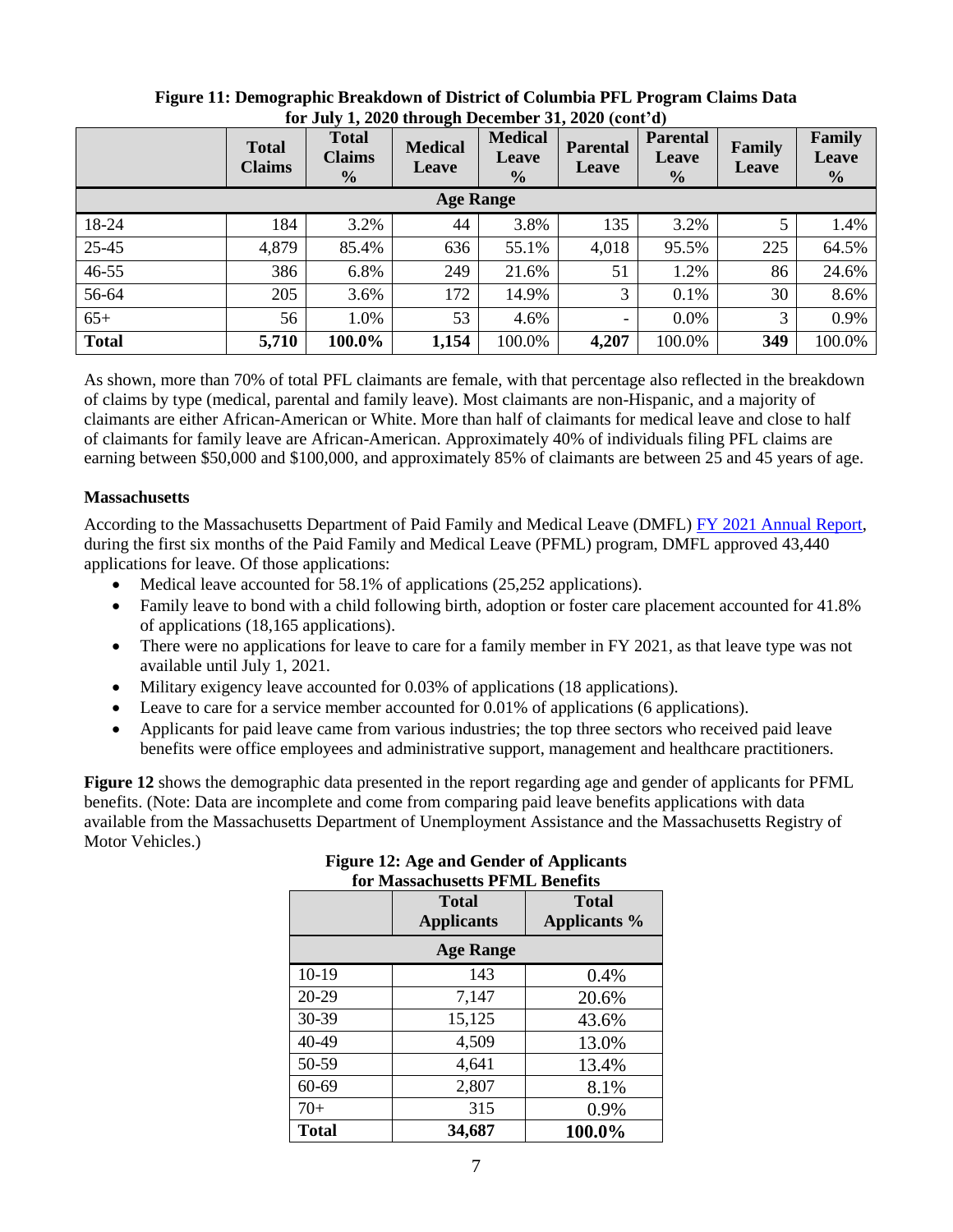|                      | <b>Total</b><br><b>Applicants</b> | <b>Total</b><br><b>Applicants %</b> |  |  |  |  |  |
|----------------------|-----------------------------------|-------------------------------------|--|--|--|--|--|
| <b>Gender</b>        |                                   |                                     |  |  |  |  |  |
| Woman                | 15,855                            | 56.9%                               |  |  |  |  |  |
| Man                  | 7,798                             | 28.0%                               |  |  |  |  |  |
| Gender not listed    | 4,159                             | 14.9%                               |  |  |  |  |  |
| Prefer not to answer | 49                                | 0.2%                                |  |  |  |  |  |
| Non-binary           | 17                                | 0.1%                                |  |  |  |  |  |
| <b>Total</b>         | 27,878                            | 100.0%                              |  |  |  |  |  |

### **Figure 12: Age and Gender of Applicants for Massachusetts PFML Benefits (cont'd)**

As shown, the largest share of applicants were individuals in their 30's, with more twice as many as in any other age category, and more than twice as many women applied for benefits as men.

# **New Jersey**

The [2019 Family Leave Insurance Workload in 2019 Summary Report,](https://www.myleavebenefits.nj.gov/labor/myleavebenefits/assets/pdfs/FLI%20Summary%20Report%20for%202019.pdf) states that in 2019, there were 42,209 eligible claims filed for New Jersey's Family Leave Insurance (FLI) Program, a nearly 20% increase from the 35,214 eligible claims filed in 2018. The report also includes the following highlights from FLI claims data:

- Females represented 79.1% of all eligible FLI claimants; males represented 20.9% of all eligible FLI claimants.
- More than 83% of eligible FLI claims were filed to bond with a newborn, newly adopted child or newly placed foster child, with the remainder of claims to care for a seriously ill family member.
- In regard to claims to care for a seriously ill family member, 23.6% of claims were to care for a child, 29.2% to care for a spouse and 47.1% to care for other family members.
- For FLI claimants taking leave to bond with a newborn or newly adopted child, females comprised 79.9% of eligible claimants, while males comprised 20.1%.
- Nearly all eligible bonding claimants were under age 45 (98.7%), with 61.7% between the ages of 25 and 34 and 31.3% in the age range of 35 to 44.
- The majority of FLI eligible claimants taking leave to care for a seriously ill family member were female (73.8%). Males comprised 26.2% of family care claimants.
- In contrast to bonding claimants, 63.7 percent of eligible family care claimants were over the age of 45. More than one-half of eligible family care claimants were in the age ranges of 45 to 54 (26.4%) and 55 to 64 (29.2%).

# **New York**

According to a [2018 report](https://paidfamilyleave.ny.gov/system/files/documents/2019/08/PFL-EOYReport-2018-v1%207-11-19%20FINAL.pdf) from New York's Paid Family Leave (PFL) Program, within one year after the program's launch on January 1, 2018, more than 86,500 bonding leave claims, approximately 39,000 family care claims and more than 150 military claims were filed. The report also presents the following demographic information from PFL claims data:

- In regard to income level, the most claims were submitted from individuals in the \$20,000 to \$40,000 income bracket (32,900 claims) and \$40,000 to \$60,000 income bracket (32,000 claims).
- In regard to age of claimants, the most bonding claims were submitted by 34-year-olds (more than 7,000 claims), and the most family care claims were submitted by 56-year-olds (more than 1,100 claims).

# **Rhode Island**

Data for CY 2020 regarding Rhode Island's Temporary Disability Insurance (TDI) and Temporary Caregiver Insurance (TCI) programs were compiled from weekly TDI/TCI reports downloaded from the Department of Labor and Training's [Unemployment Insurance and Temporary Disability Insurance Statistics website.](https://dlt.ri.gov/labor-market-information/data-center/unemployment-insurance-ui-temporary-disability-insurance-tdi) According